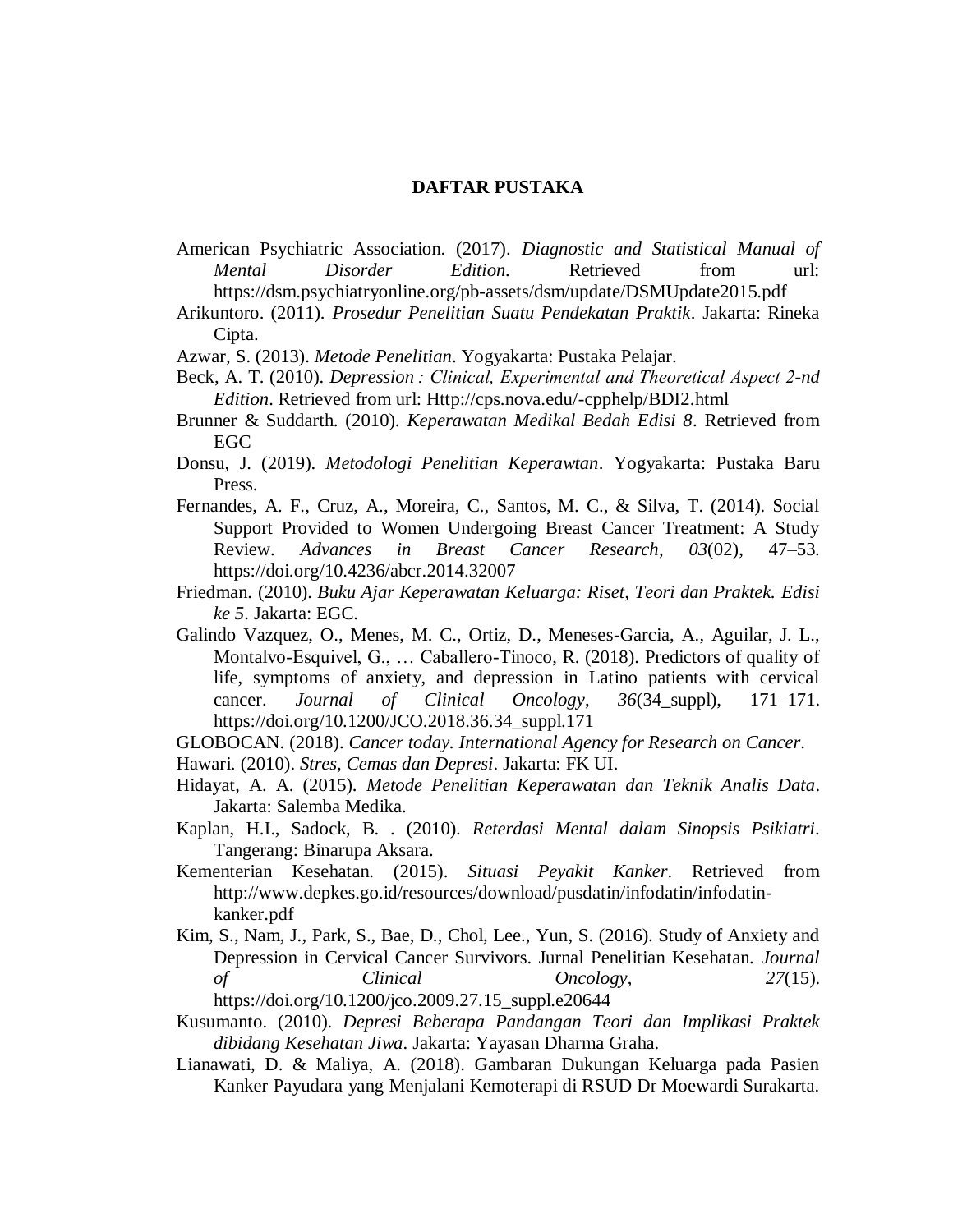*Penelitian Kesehatan*. Retrieved from http://eprints.ums.ac.id/64649/10/Naskah Publikasi.pdf

- Lubis, N. L. (2009). *Depresi : Tinjauan Psikologis*. Jakarta: Kencana Prenada Media Group.
- Misgiyanto dan Susilawati. (2014). Hubungan Antara Dukungan Keluarga dengan Tingkat Kecemasan Penderita Knaker Serviks Paliatif. *Jurnal Penelitian Kesehatan*, *5*(1), 15. Retrieved from http:ejournal.umm.ac.id/index.php/keperawatan/issue/view/226/showToc
- Momenimovahed, Z., & Salehiniya, H. (2017). Incidence, mortality and risk factors of cervical cancer in the world. *Biomedical Research and Therapy*, *4*(12), 1795. https://doi.org/10.15419/bmrat.v4i12.386
- Mubarak, W. I. (2009). *Ilmu Keperawatan Komunitas Konsep dan Aplikasi*. Jakarta: Salemba Medika.
- Nasution, T. &. (2014). Faktor Internal Dan Eksternal Kecemasan Dan Depresi Pada Pasien Kanker Serviks Di RSUP H. Adam Malik Medan. *Penelitian Kesehatan*. Retrieved from https://jurnal.usu.ac.id/index.php/jkk/article/download/98/87
- Nevid, j.s., Rathus,S. a., & Greene, B. (2009). *psikologi abnormal* (5 Jilid 2; Penerjemah: Tim Fakultas Psikologi UI, ed.). Jakarta: Erlangga.
- Notoatmojo. (2012). *Metodologi Penelitian Kesehatan*. Jakarta: Rineka Cipta.
- Nurwijaya, H., Andrijono., S. (2010). *Cegah dan Deteksi Kanker Serviks*. Surabaya: Media Komputindo.
- Patricia G. O'Brien., Winifred Z., K. A. (2014). *Keperawatan Kesehatan Jiwa Psikiatrik (Konsep, proses dan dpraktik)*. Jakarta: EGC.
- Pradjatmo, H., Nisman, W. A., & Fatmawati, Y. (2017). Quality of life of cervical cancer patient with support from nuclear family and extended family in Dr. Sardjito general hospital, Yogyakarta Indonesia: a comparative study. *Journal of Research in Medical Sciences*, *5*(8), 3554. https://doi.org/10.18203/2320- 6012.ijrms20173561
- Putri, D., Ningsih, S., Pramono, D., & Nurdiati, D. S. (2016). kanker serviks di RSUP Dr . Sardjito Yogyakarta. *Jurnal Penelitian Kesehatan*, *33*(3).
- Rahayu, S. D. (2015). *Asuhan Ibu Dengan Kanker Serviks*. Jakarta: Salemba Medika.
- RISKESDAS. (2018). *Riset Kesehatan Dasar Tahun 2018*. Retrieved from url: http://www.depkes.go.id/resources/download/info-terkini/hasil-riskesdas-2018.pdf
- Sarafino, E. P. (2010). *Health Psychology Biopsychosocial Interaction Seventh edition*. United States of America.
- Sette, C. P., Capitão, C. G., & Carvalho, L. de F. (2016). Depressive Symptoms in Patients with Cancer. *Open Journal of Medical Psychology*, *05*(01), 7–16. https://doi.org/10.4236/ojmp.2016.51002
- Setyaningrum, K. & Maliya, A. (2018). Hubungan Dukungan Kelurga Terhadap Kualitas Hidup Pasien Kanker Payudara yang Menjalani Kemoterapi di RSUD DR. Moewardi Surakarta. *Penelitian Kesehatan*. Retrieved from http://eprints.ums.ac.id/64649/10/Naskah Publikasi.pdf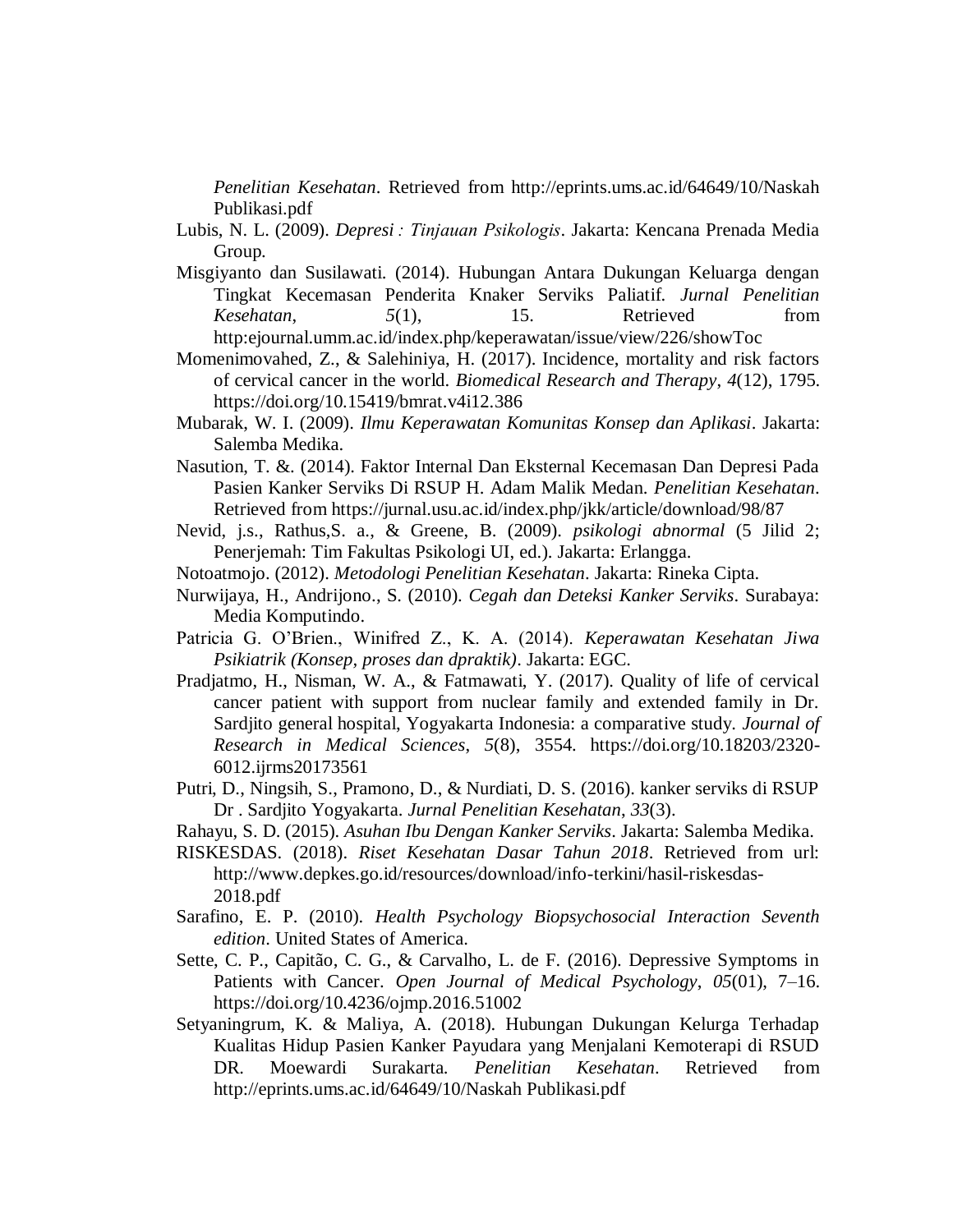- Setyawati, D. (2014). Human Papilloma Virus Dan Kanker Serviks. *Jurnal Penelitian Kesehatan*, *6*(2). Retrieved from http://journal.uin-alauddin.ac.id/index.php/Al-Sihah/article/download/1969/1898
- Soulsby, L. K., & Bennett, K. M. (2015). Marriage and Psychological Wellbeing: The Role of Social Support. *Psychology*, *06*(11), 1349–1359. https://doi.org/10.4236/psych.2015.611132
- Su, J.-A., Yeh, D.-C., Chang, C.-C., Lin, T.-C., Lai, C.-H., Hu, P.-Y., … Gossop, M. (2017). Depression and family support in breast cancer patients. *Neuropsychiatric Disease and Treatment*, *Volume 13*, 2389–2396. https://doi.org/10.2147/NDT.S135624
- Suswistianisa, Rizki., Huda, Nurul., Juniar, E. (2015). Faktor-faktor Yang Mempengaruhi Tingkat Depresi Kanker Yang Dirawat di RSUD Arifin Achmad Riau. *Jurnal Penelitian Kesehatan*, *2*(2). Retrieved from https://jom.unri.ac.id/index.php/JOMPSIK/article/view/8320
- Sya'haya, S. (2017). Hubungan Pengetahuan Terhadap Status Depresi Pada Pasien Kanker Serviks Di RSUD DR. Abdul Moeloek Bandar Lampung. *Penelitian Kesehatan*. Retrieved from http://digilib.unila.ac.id/30003/3/SKRIPSI TANPA BAB PEMBAHASAN.pdf
- Triyoga, H. (2011). Faktor-Faktor Yang Berhubungan Dengan Tingkat Depresi Pada Pasien Kanker Serviks Di RSUD Dr. Moewardi Surakarta. *Penelitian Kesehatan*. Retrieved from http://v2.eprints.ums.ac.id/archive/etd/14784/1/
- Vadsaria, K., Jabbar, A., Azam, I., Rizvi, S., Haider, G., & Naqvi, H. (2017). Coping Styles and Depression among Patients with Solid Organ Cancers Attending Two Tertiary Care Hospitals of Karachi: A Cross Sectional Study. *Open Journal of Epidemiology*, *07*(01), 69–83. https://doi.org/10.4236/ojepi.2017.71007
- Vázquez-Estupiñan, F., Herrera-Márquez, R., Mondragón-Herrera, J. A., Lara-Pérez, G., & Manjarrez-Gutiérrez, G. (2019). Functional Change of Brain Serotonergic Activity and Free Tryptophan in the Plasma of Depressed Women. *Open Journal of Depression*, *08*(01), 5–15. https://doi.org/10.4236/ojd.2019.81002
- Widoyono S., Setiyarni, S., & Effendy, C. (2018). Tingkat Depresi pada Pasien Kanker di RSUP Dr. Sardjito, Yogyakarta, dan RSUD Prof. Dr. Margono Soekarjo, Purwokerto: Pilot Study. *Indonesian Journal of Cancer*, *11*(4), 171– 177. https://doi.org/10.33371/IJOC.V11I4.535
- Wiksuarini, Rohmawati, E., Erna, & Rahmah. (2018). Spiritualitas Dan Depresi Pada Pasien Kanker Di Rumah Sakit Umum Daerah Provinsi Nusa Tenggara Barat. *Penelitian Kesehatan*. Retrieved from http://repository.umy.ac.id/bitstream/handle/123456789/22328/12.naskah publikasi.pdf?sequence=13&isAllowed=y
- World Health Organization. (2017). *Cervical Cerviks. Switzerland: World Health Organization*. **Retrieved here here from** Http/www.who.int/cervical/world\_report/2017/report.pdf
- Yetti, W., Yessy, D. A., & Ivan, P. (2014). Faktor-Faktor Yang Mempengaruhi Tingkat Depresi Pasien Kanker Payudara Yang Menjalani Kemoterapi. *Journal*